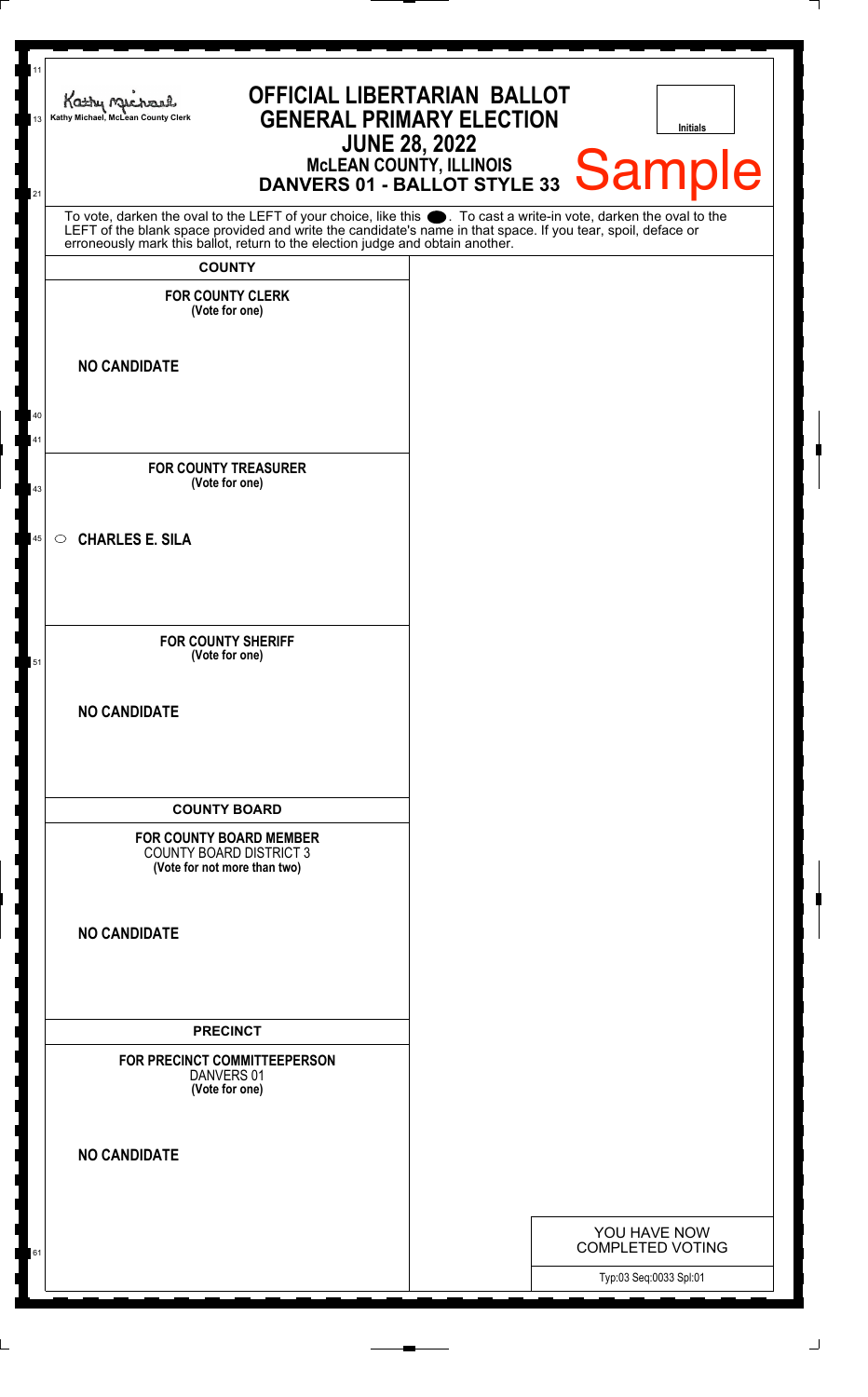| 11<br><b>OFFICIAL LIBERTARIAN BALLOT</b><br>Kathy Me<br><b>GENERAL PRIMARY ELECTION</b><br>Kathy Michael, McLean County Clerk<br>13<br><b>Initials</b><br><b>JUNE 28, 2022</b><br>MCLEAN COUNTY, ILLINOIS DANVERS 01 - BALLOT STYLE 34 Sample<br>21                                                                              |  |                                         |  |  |
|----------------------------------------------------------------------------------------------------------------------------------------------------------------------------------------------------------------------------------------------------------------------------------------------------------------------------------|--|-----------------------------------------|--|--|
| To vote, darken the oval to the LEFT of your choice, like this . To cast a write-in vote, darken the oval to the<br>LEFT of the blank space provided and write the candidate's name in that space. If you tear, spoil, deface or erroneously mark this ballot, return to the election judge and obtain another.<br><b>COUNTY</b> |  |                                         |  |  |
| <b>FOR COUNTY CLERK</b><br>(Vote for one)                                                                                                                                                                                                                                                                                        |  |                                         |  |  |
| <b>NO CANDIDATE</b><br>40                                                                                                                                                                                                                                                                                                        |  |                                         |  |  |
| 41<br><b>FOR COUNTY TREASURER</b><br>(Vote for one)                                                                                                                                                                                                                                                                              |  |                                         |  |  |
| 43<br><b>CHARLES E. SILA</b><br>$\circ$<br>45                                                                                                                                                                                                                                                                                    |  |                                         |  |  |
| <b>FOR COUNTY SHERIFF</b><br>(Vote for one)<br>52                                                                                                                                                                                                                                                                                |  |                                         |  |  |
| <b>NO CANDIDATE</b>                                                                                                                                                                                                                                                                                                              |  |                                         |  |  |
| <b>COUNTY BOARD</b><br><b>FOR COUNTY BOARD MEMBER</b>                                                                                                                                                                                                                                                                            |  |                                         |  |  |
| <b>COUNTY BOARD DISTRICT 3</b><br>(Vote for not more than two)                                                                                                                                                                                                                                                                   |  |                                         |  |  |
| <b>NO CANDIDATE</b>                                                                                                                                                                                                                                                                                                              |  |                                         |  |  |
| <b>PRECINCT</b>                                                                                                                                                                                                                                                                                                                  |  |                                         |  |  |
| FOR PRECINCT COMMITTEEPERSON<br>DANVERS 01<br>(Vote for one)                                                                                                                                                                                                                                                                     |  |                                         |  |  |
| <b>NO CANDIDATE</b>                                                                                                                                                                                                                                                                                                              |  |                                         |  |  |
|                                                                                                                                                                                                                                                                                                                                  |  | YOU HAVE NOW<br><b>COMPLETED VOTING</b> |  |  |
|                                                                                                                                                                                                                                                                                                                                  |  | Typ:03 Seq:0034 Spl:01                  |  |  |